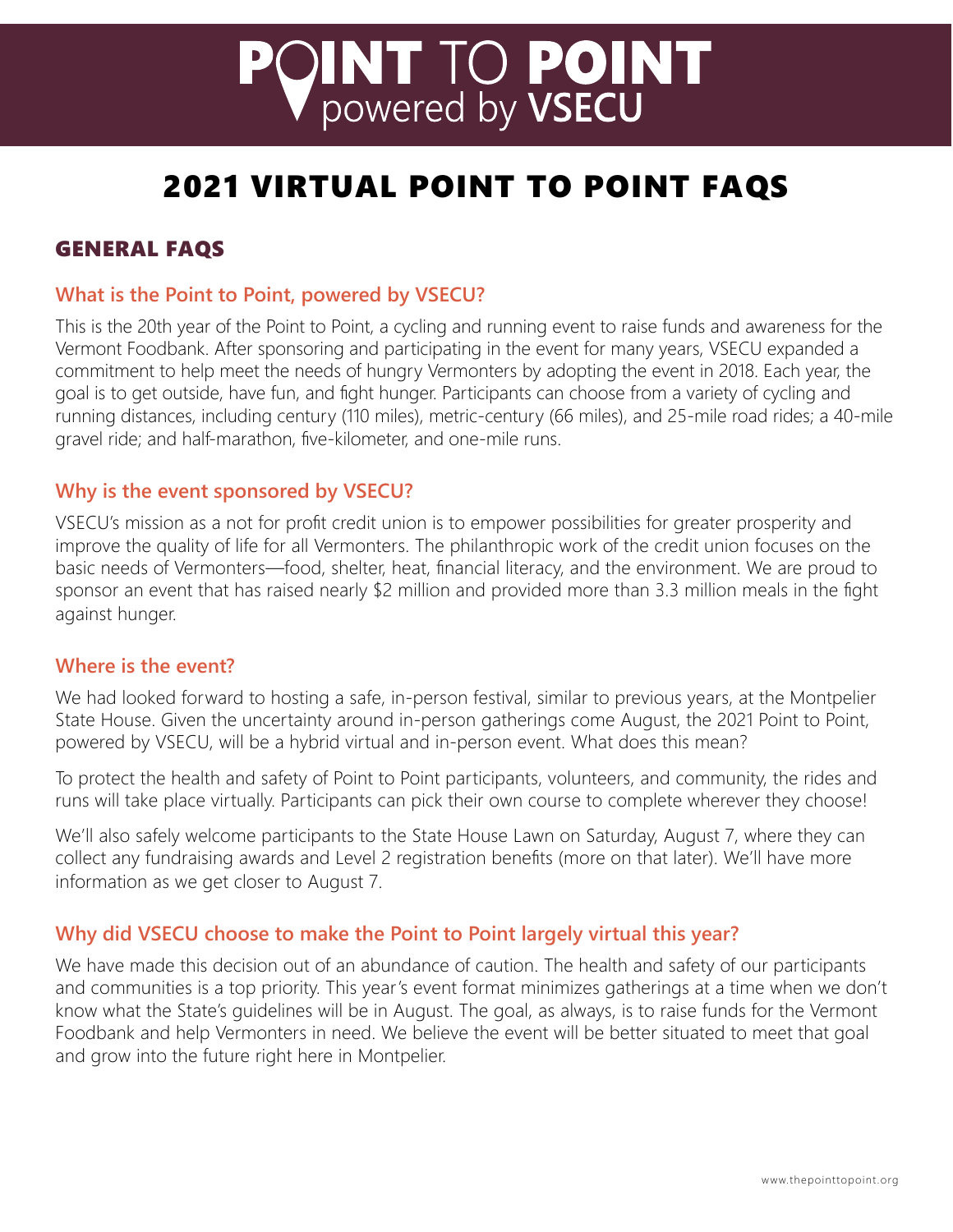# FAQS ABOUT REGISTRATION

#### **How much does it cost to register?**

This year, participants can choose between two different levels of registration. It costs \$20 to register at Level 1 and \$30 at Level 2. Whichever you choose, you'll have a lot of great swag to show for it!

#### **You mentioned swag... What do I get when I register?**

All Point to Point participants will receive an event t-shirt, snacks for their ride or run, and other great Point to Point merchandise. Here is what you'll get for each level of registration:

#### **LEVEL 1–For \$20, you will receive the following:**

- Annual collector's Point to Point event t-shirt
- Point to Point dry bag to protect your belongings against water
- Nutritious snacks for your virtual ride or run from [Vermont Smoke & Cure](https://store.vermontsmokeandcure.com/), [Garuka Bars](https://garukabars.com/), [O.W.L.](https://www.owlenergybar.com/)  [Energy Bar,](https://www.owlenergybar.com/) and others
- [Pure Energy Apothecary](https://www.pureenergybody.com/) sanitizer to help keep you safe
- CBD Soft Gels from [Ceres Natural Remedies](https://ceresremedies.com/)
- Point to Point koozie



#### **LEVEL 2–For \$30 (just \$10 extra!), you will receive everything included in Level 1, plus:**

- Annual collector's Point to Point event t-shirt
- Four-pack of 16oz [Big League beer](https://www.harpoonbrewery.com/beer/big-league/) from Harpoon Brewery\*
- A Point to Point Woodzie™, made by [Better Wheel Workshops](https://betterwheelvt.com/) in Williamsville, Vermont. It keeps your beverage cold like a koozie, but is made of wood!
- [Bag Balm Sport Tube Moisturizer](https://bagbalm.com/collections/all/products/sport-tube-moisturizer-1)
- Nutritious snacks for your virtual ride or run from [Vermont Smoke & Cure](https://store.vermontsmokeandcure.com/), [Garuka Bars](https://garukabars.com/), [O.W.L.](https://www.owlenergybar.com/)  [Energy Bar,](https://www.owlenergybar.com/) and others
- CBD Soft Gels from [Ceres Natural Remedies](https://ceresremedies.com/)
- Four-pack of 12oz [trētap CBD Sparkling Tree Water](https://www.tretap.com/)

*\*Must be 21 or older.* 

#### **How and when do I get my swag bag?**

Your swag bag will be sent to the mailing address provided at registration. Beginning in May, you should receive your swag items within one to two weeks after registering. (Please allow for possible mail delays. If you haven't received it after two weeks, please contact Leah Jones at [info@thepointtopoint.org.](mailto:info%40thepointtopoint.org?subject=Swag%20Bag%20Question))

This excludes certain items for those who select Level 2 registration, including the beer from Harpoon Brewery and the additional sponsor goodies.

#### **How do I get my Harpoon four-pack?**

Due to Vermont State alcohol regulations, we are unable to send beer via mail. We will distribute Level 2 registration benefits in person. Come to the State House lawn in Montpelier on Saturday, August 7 to get your four-pack!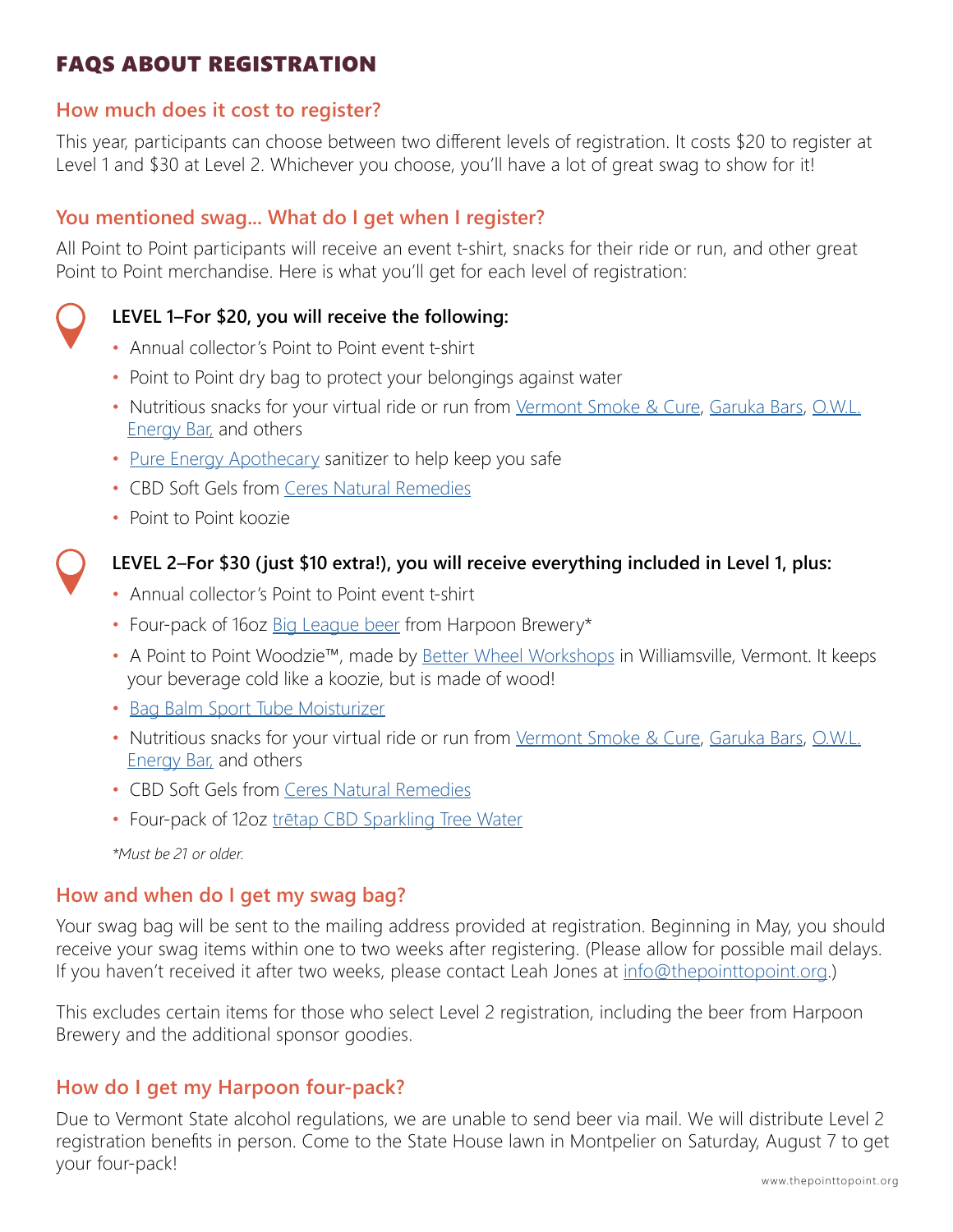### FAQS ABOUT FUNDRAISING

#### **What organization does the Point to Point raise funds for?**

Funds raised through the Point to Point go directly to the [Vermont Foodbank,](https://www.vtfoodbank.org/) the state's largest hunger-relief organization, to help the 30% of Vermonters struggling to put food on the table. The Foodbank serves Vermonters through a network of food shelves, meal sites, schools, hospitals, and housing sites.

#### **Does the Point to Point have a fundraising goal for 2021?**

Yes! Our goal is to raise \$200,000 for the Vermont Foodbank. This will double our impact and provide 335,000 meals during a time of need for too many Vermonters.

#### **Is there a minimum fundraising amount? What is it?**

Please remember that, in addition to registration costs, all participants must meet the minimum fundraising requirement of \$150. That's 250 meals for Vermonters in need. To help you reach \$150 and raise even more, [check out our page of fundraising tips](https://www.thepointtopoint.org/fundraising-tips). You'll learn how you can get the Point to Point to contribute \$5 to your fundraising page!

#### **When do I need to reach my fundraising minimum of \$150?**

Fundraising minimums must be met by August 20, 2021. All riders and runners are committed to raising a minimum of \$150, unless they paid the \$150 up front along with their entry fee. Participants who are not able to raise the minimum may pay the difference online.

**Those who haven't met the minimum required amount by noon on August 20 will be charged the balance on August 23, 2021.** On this date, the amount needed to reach your \$150 minimum will be automatically charged to the card provided at registration.

| <b>DONATION</b> | <b>NUMBER OF MEALS</b> | <b>POUNDS OF FOOD</b> |
|-----------------|------------------------|-----------------------|
| \$25            | 41.75                  | 50.1                  |
| \$50            | 83.5                   | 100.2                 |
| \$75            | 125.25                 | 150.3                 |
| \$100           | 167                    | 200.4                 |
| \$150           | 250.5                  | 300.6                 |
| \$200           | 334                    | 400.8                 |

#### **How many meals does my \$150 provide?**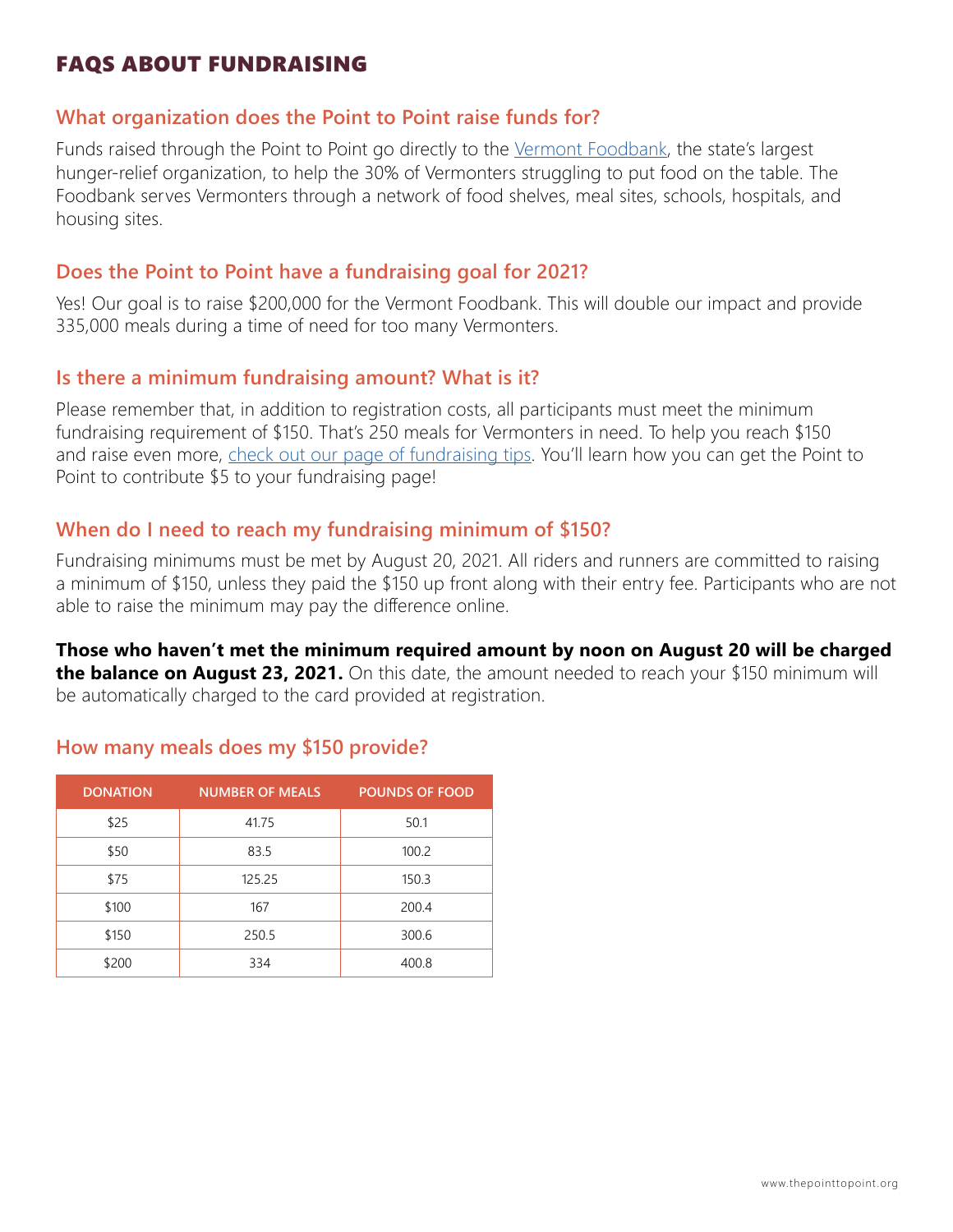#### **Are there awards for raising more than \$150?**

There sure are! We have great awards to give to those who hit certain fundraising goals\* above the required minimum:

- \$200 or more—A gift bag of Vermont-made products, including **Farnham Farms maple syrup**, [Lake](https://www.lakechamplainchocolates.com/)  [Champlain Chocolates,](https://www.lakechamplainchocolates.com/) and a [Bee's Wrap](https://www.beeswrap.com/) reusable sandwich wrap, as well as your very own Hunger Fighter medal for going above and beyond to feed Vermonters in need.
- \$400 or more—(the above, and) a 10-punch Vermont State Parks Pass and a Point to Point water bottle.
- \$800 or more—(all of the above, and) a 2021 Point to Point jersey.
- \$1,500 or more—(all of the above, and) a Point to Point backpack jacket.

We will also have prizes for the following categories:

- Top fundraising individual—Raise the most funds of any Point to Point participant and win a custom trophy made of local stone and a beautiful throw blanket from [Vermont Heritage Wool Company.](https://www.vermontheritagewool.com/product-info/233/evelyn-throw)
- Top fundraising team—If you're part of the team that raises the most funds, you'll get your very own Cabot Creamery gift basket.
- Top fundraising recruiter—Recruit the most riders and runners to register using your referral code and earn dinner for six at Harpoon Brewery (details TBD).

The top fundraising individual, team, and recruiter will be announced on **Facebook** and [Instagram](https://www.instagram.com/vsecu) at 2:30 PM on Saturday, August 7. We will notify everyone who earned fundraising awards on or before Saturday, August 7 to pick up their prizes.

*\*Although you have longer to raise money for the Vermont Foodbank, fundraising awards will be based on funds raised as of 2:00 PM on Saturday, August 7, 2021.*

#### **Can I fundraise online?**

Absolutely. When you register, a personal fundraising page is automatically created for you on **[BikeReg](https://www.thepointtopoint.org/register?hsCtaTracking=3b2503ea-3d24-4c39-abfa-be92997b5e94%7C7cd6c9b2-3017-48c0-90af-2b44f45279f6)**, our registration and fundraising platform. This will help you reach and exceed your fundraising requirement of \$150.

#### **Can I donate offline, by check?**

Yes! You can send a donation check to the address below. Please make it out to the Vermont Foodbank, provide your name, and note in the memo line that you are a Point to Point participant.

VSECU Attn: Point to Point PO Box 67 Montpelier, VT 05601

#### **How do I confirm my donation?**

To receive a confirmation of your donation, contact Leah Jones at [info@thepointtopoint.org](mailto:info%40thepointtopoint.org?subject=).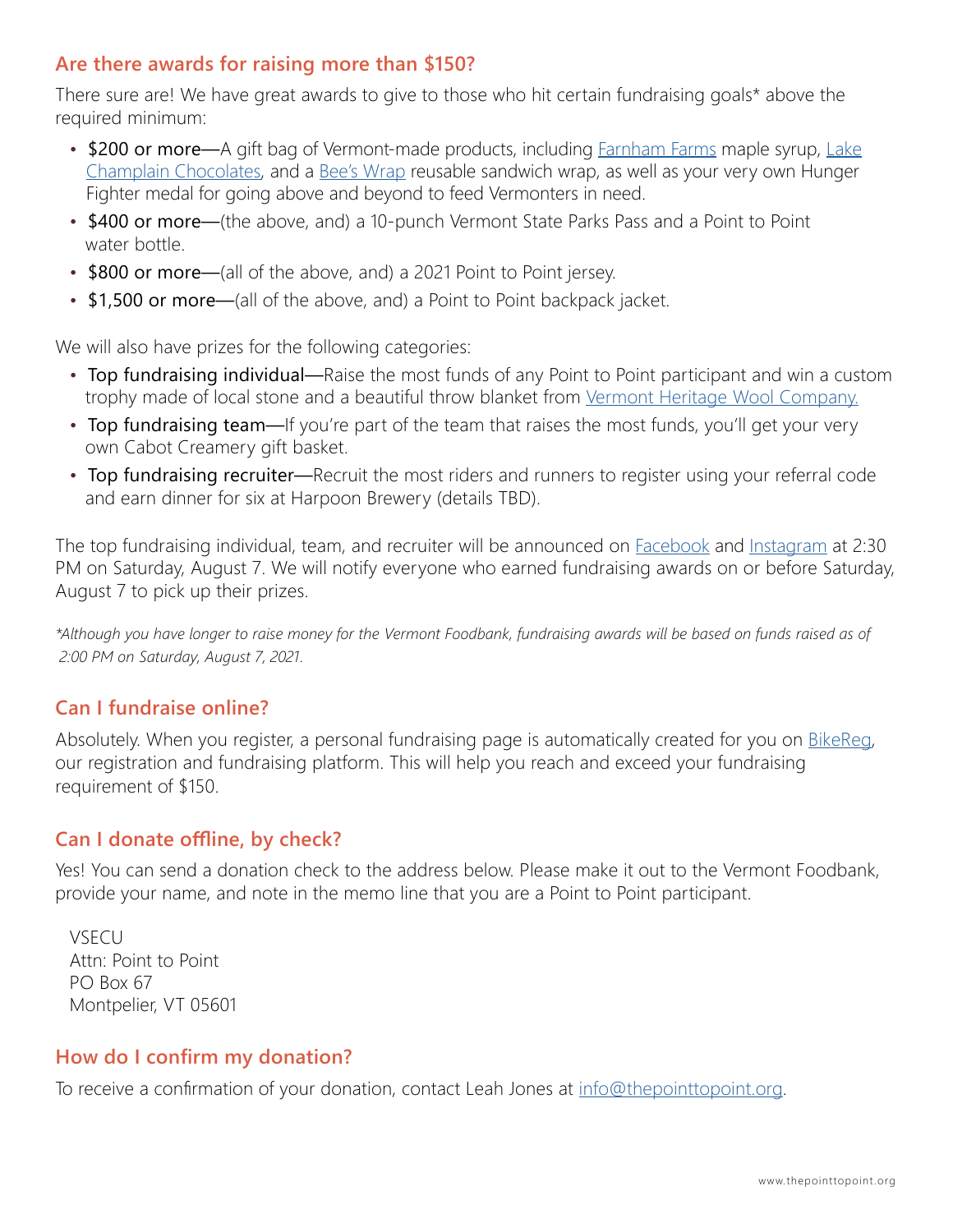# FAQS ABOUT RIDING/RUNNING

#### **Where should I ride or run? Do you have a course I can follow?**

Because this year's event is virtual, you can create your own course to complete your ride or run! Choose a route to take in the Vermont scenery, to explore a new part of the state, or to minimize the number of hills.

Don't worry if you're having trouble making your own, though. We've mapped out courses for all of the bike rides and for the half-marathon distance on the [Point to Point website](http://www.thepointtopoint.org). You can also join the Point to [Point Hunger Fighters Facebook Group](https://www.facebook.com/groups/PointToPointVT) to see what other participants are doing for their rides and runs.

#### **What should I do in case of an emergency on my ride/run?**

In case of an emergency, contact local emergency response officials at 911. Please remember to be responsible for yourself and bring with you everything you need to complete your ride or run. Here are a few items that we recommend:

#### **FOR RIDERS:**

- Cell phone
- License, credit card, and cash
- Two full water bottles
- For longer rides: Two to three energy bars and/or gel packets or salt tablets
- Two spare tires/tubes
- Frame pump
- Portable multi-tool

#### **FOR RUNNERS:**

- Cell phone
- License, credit card, and cash
- Two full water bottles
- Two to three energy bars and/or gel packets or salt tablets
- Moleskin